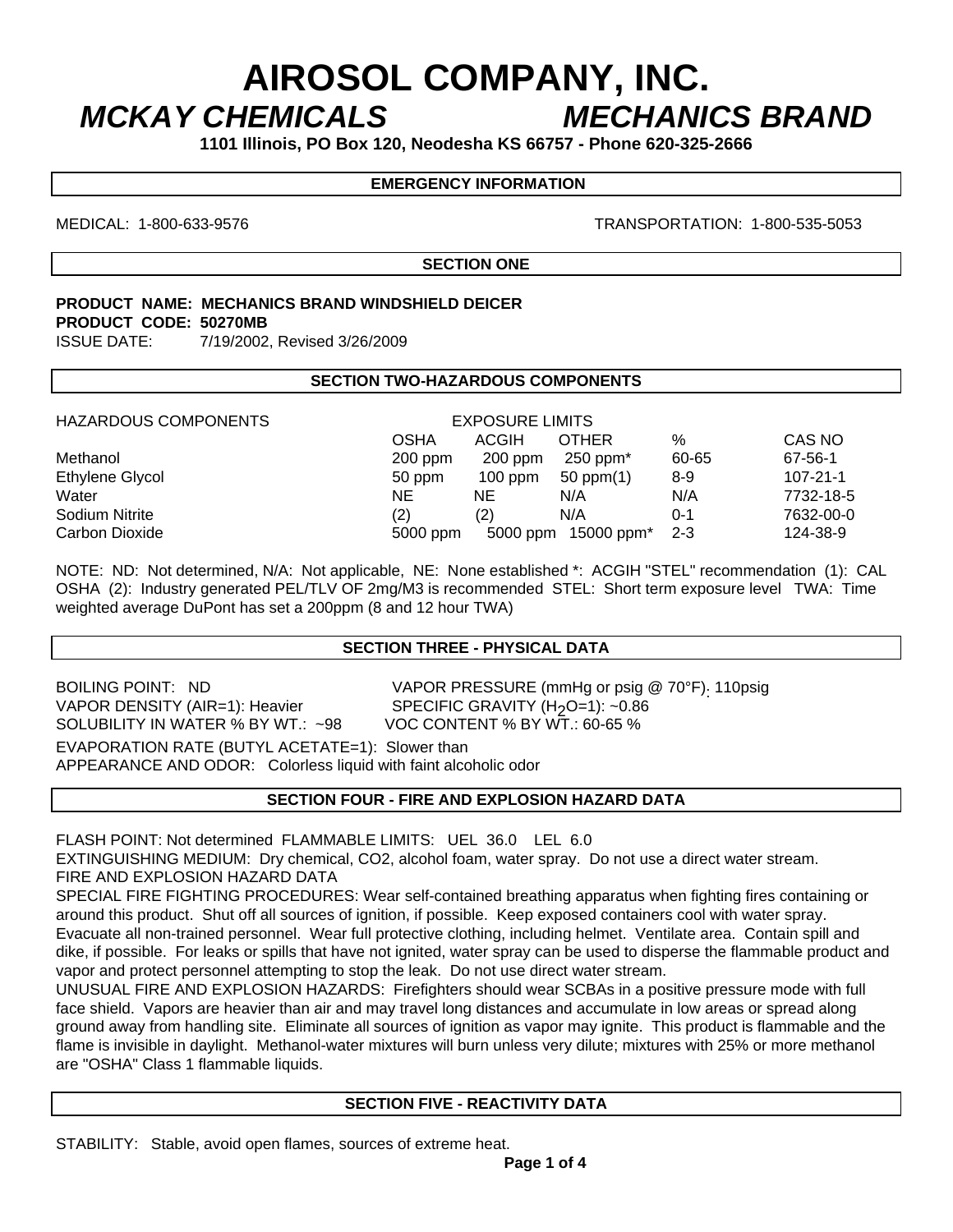## **PRODUCT NAME: MECHANICS BRAND WINDSHIELD DEICER PRODUCT CODE: 50270MB**

## **SECTION FIVE - REACTIVITY DATA (continued)**

INCOMPATIBILITY: Reacts vigorously with strong oxidizers, lead perchlorate and perchloric acids. HAZARDOUS DECOMPOSITION PRODUCTS: May liberate carbon monoxide or carbon dioxide. HAZARDOUS POLYMERIZATION: Will not occur.

## **SECTION SIX - HEALTH HAZARD DATA**

## EFFECTS OF OVER EXPOSURE

EYE CONTACT: Vapors will irritate the eyes. Liquid and mists can severely irritate or damage the eyes and cause corneal burns.

SKIN CONTACT: Brief contact may dry the skin, or cause burning or stinging sensation. Prolonged or repeated contact may irritate the skin causing dermatitis.

INGESTION: Swallowing large quantities causes headaches, nausea, vomiting, stomach cramps, and diarrhea, and perhaps unconsciousness, or death. Swallowing large volumes of ethylene glycol can cause severe kidney damage. **Cannot be made nonpoisonous**.

INHALATION: Vapors and mists irritate the nose and throat. Inhalation of higher concentrations may cause headaches, vomiting, and coma. Inhalation of very high concentrations or prolonged exposure may cause unconsciousness or death.

SYSTEMIC AND OTHER EFFECTS: Human health effects of overexposure by inhalation, ingestion, or skin or eye contact may include nonspecific discomfort such as nausea, headache, or weakness. Temporary nervous system depression with anesthetic effects such as dizziness, headache, confusion, incoordination, and loss of consciousness or blindness. Higher exposures may lead to abnormal liver function as detected by laboratory tests; abnormal kidney function as detected by laboratory tests; or fatality from gross overexposure. Ingestion of as little as 60 mLof Methanol may cause blindness or fatality. No evidence of reproductive effects has been reported for humans. Skin permeation can occur in amounts capable of producing system toxicity.

GENERAL CONDITIONS GENERALLY AGGRAVATED BY EXPOSURE: Persons with pre-existing diseases of the retinal or liver may have increased susceptibility to the toxicity of excessive exposures.

## EMERGENCY AND FIRST AID PROCEDURES

EYE CONTACT: Immediately flush eyes with plenty of water for 15 minutes, lifting the upper and lower eyelids occasionally. Get immediate medical attention.

SKIN CONTACT: Immediately wash skin with soap and water. Remove contaminated clothing and shoes, and launder before reuse. Get medical attention if irritation persists after washing.

INHALATION: Remove to fresh air. Give artificial respiration if not breathing. If breathing is difficult, give CPR. Get immediate medical attention.

INGESTION: If conscious, immediately induce vomiting by giving two glasses of water and sticking finger down throat. Get immediate medical attention. Do not give anything by mouth to an unconscious or convulsing person. Keep the victim's head below hips while vomiting so victim does not breathe the vomitus into his lungs.

## **SECTION SEVEN - ENVIRONMENTAL AND DISPOSAL INFORMATION**

ACTION TO TAKE FOR SPILLS/LEAKS: Wear protective equipment including rubber boots, rubber gloves, rubber apron, and a self-contained breathing apparatus in pressure demand mode or a supplied-air respirator. If the spill or leak is small, a full facepiece air-purifying cartridge respirator equipped for organic vapors may be satisfactory. In any event, always wear eye protection. Extinguish all ignition sources and ensure that all handling equipment is electrically grounded. For small spills or drips, mop or wipe up, and dispose of in DOT approved waste containers. For large spills, contain by diking with soil or other inorganic non-combustible absorbent material and then pump into DOT approved waste containers; or absorb with non-combustible sorbent material, place residue in DOT approved waste containers. Keep out of sewers, storm drains, surface waters, and soil. Comply with all applicable governmental regulations on spill reporting, and handling and disposal of waste.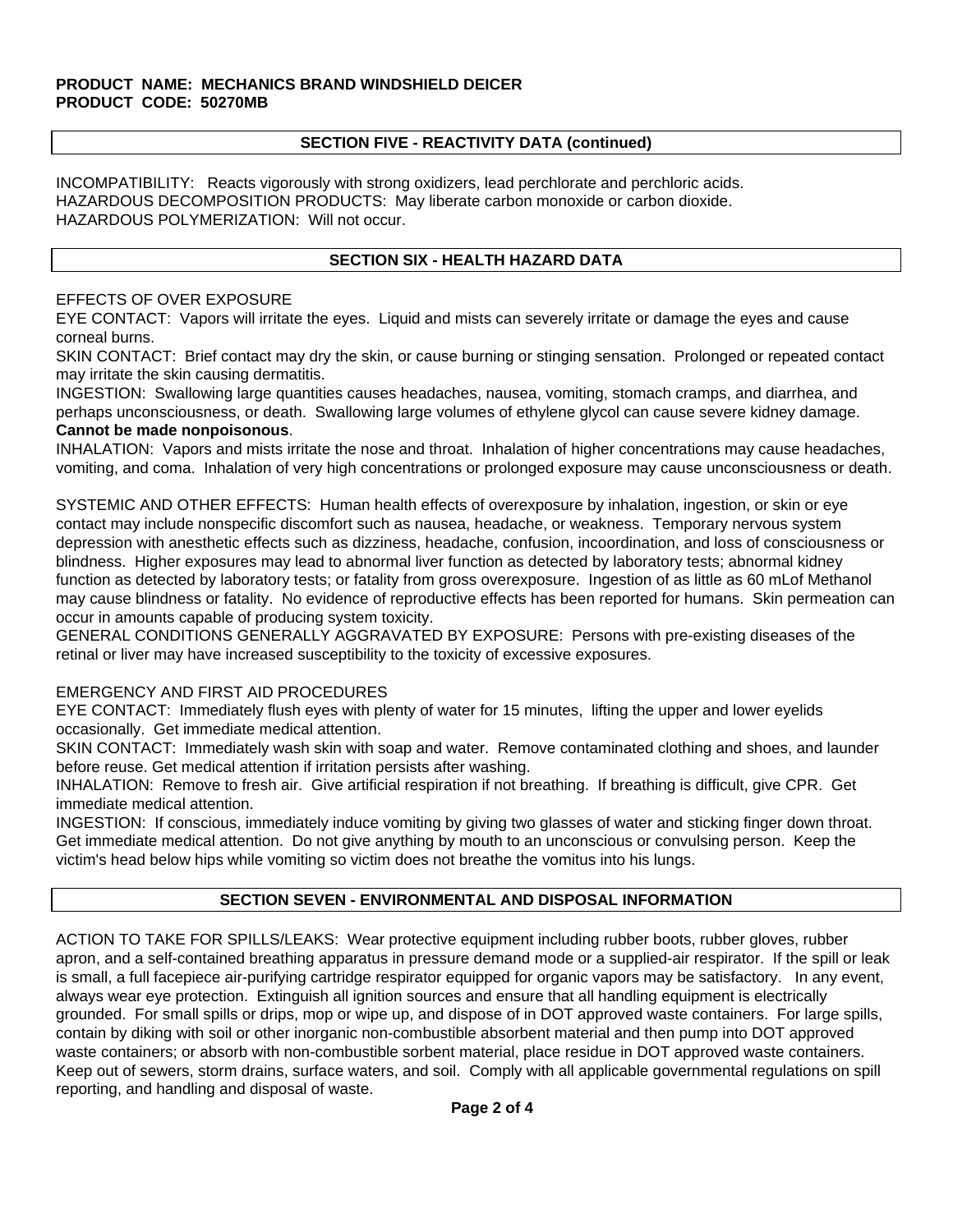### **PRODUCT NAME: MECHANICS BRAND WINDSHIELD DEICER PRODUCT CODE: 50270MB**

#### **SECTION SEVEN - ENVIRONMENTAL AND DISPOSAL INFORMATION (continued)**

WASTE DISPOSAL METHOD: Dispose of contaminated product and materials used in cleaning spills or leaks in a manner approved for this material. Consult appropriate federal, state, and local regulatory agencies to ascertain proper disposal procedures.

NOTE: Empty containers can have residues, gases and mists and are subject to proper waste disposal as above.

#### **SECTION EIGHT - HANDLING AND STORAGE PRECAUTIONS**

Store in tightly sealed containers. Keep away from heat, sparks, and flames. Store in a cool, dry, well-ventilated place away from incompatible materials. Vent containers, if needed, on extremely warm days to relieve pressure. Electrically ground all equipment when handling this product and use only non-sparking tools. Keep container tightly closed when not in use. Do not store in direct sunlight, above 120°F, or discard in home trash compactor. Do not use pressure to empty container. Do not apply flames or other ignition sources to container even when empty, because container may contain flammable residue. Wash thoroughly after handling. Do not get in eyes, on skin or on clothing.

### **SECTION NINE - SPECIAL PROTECTION INFORMATION**

RESPIRATORY PROTECTION (SPECIFY TYPE): If use conditions generate vapors or mists, wear a NIOSH approved respirator appropriate for those emission levels. Appropriate respirators may be a full facepiece or a half mask air purifying cartridge respirator equipped for organic vapors/mist, a self-contained breathing apparatus in the pressure demand mode, or a supplied air respirator. VENTILATION: Local mechanical exhaust ventilation capable of maintaining emissions at the point of use below the pel/tlv. Protective gloves: any lined non-permeable rubber gloves. EYE PROTECTION: Chemical splash goggles. Other protection equipment: non-permeable clothing to protect all skin from liquid contact.

## **SECTION TEN - REGULATORY INFORMATION**

|                                                                                                                            | Superfund Amendments and Reauthorization Act of 1986 (SARA) Title iii: |      |                                        |                                                                                                              |  |  |  |  |
|----------------------------------------------------------------------------------------------------------------------------|------------------------------------------------------------------------|------|----------------------------------------|--------------------------------------------------------------------------------------------------------------|--|--|--|--|
| <b>CHEMICAL</b>                                                                                                            | <b>CAS NUMBER</b>                                                      |      | <b>CONCENTRATION %</b>                 |                                                                                                              |  |  |  |  |
| Methanol                                                                                                                   | 67-56-1                                                                |      | 63                                     |                                                                                                              |  |  |  |  |
| Ethylene Glycol                                                                                                            | $107 - 21 - 1$                                                         |      | 9                                      |                                                                                                              |  |  |  |  |
|                                                                                                                            |                                                                        |      |                                        | FEDERAL EPA: Comprehensive Environmental Response, Compensation, and Liability Act of 1980 (CERCLA) requires |  |  |  |  |
| the notification of the National Response Center of release of quantities of hazardous substances equal to or greater than |                                                                        |      |                                        |                                                                                                              |  |  |  |  |
| the reportable quantities (rqs) in 40 CFR 302.4.                                                                           |                                                                        |      |                                        |                                                                                                              |  |  |  |  |
| <b>CHEMICAL</b>                                                                                                            | <b>CAS NUMBER</b>                                                      |      | CONCENTRATION % UPPER BOUND RQs IN #'S |                                                                                                              |  |  |  |  |
| Methanol                                                                                                                   | 67-56-1                                                                | 63   | 5000                                   |                                                                                                              |  |  |  |  |
| Sodium Nitrite                                                                                                             | 7632-00-0                                                              |      | 100                                    |                                                                                                              |  |  |  |  |
| CALIFORNIA PROPOSITION 65 NO                                                                                               |                                                                        |      |                                        |                                                                                                              |  |  |  |  |
| MASSACHUSETTS RIGHT TO KNOW: YES                                                                                           |                                                                        |      |                                        |                                                                                                              |  |  |  |  |
| Ethylene Glycol                                                                                                            | $107 - 21 - 1$                                                         | 9.0  |                                        |                                                                                                              |  |  |  |  |
| Carbon Dioxide                                                                                                             | 124-38-9                                                               | 2.5  |                                        |                                                                                                              |  |  |  |  |
| Methanol                                                                                                                   | 67-56-1                                                                | 63.0 |                                        |                                                                                                              |  |  |  |  |
| PENNSYLVANIA RIGHT TO KNOW: YES                                                                                            |                                                                        |      |                                        |                                                                                                              |  |  |  |  |
| Ethylene Glycol                                                                                                            | 107-21-1                                                               | 9.0  |                                        |                                                                                                              |  |  |  |  |
| Carbon Dioxide                                                                                                             | 124-38-9                                                               | 2.5  |                                        |                                                                                                              |  |  |  |  |
| Methanol                                                                                                                   | 67-56-1                                                                | 63.0 |                                        |                                                                                                              |  |  |  |  |
| NEW JERSEY RIGHT TO KNOW: YES                                                                                              |                                                                        |      |                                        |                                                                                                              |  |  |  |  |
| Ethylene Glycol                                                                                                            | $107 - 21 - 1$                                                         | 9.0  |                                        |                                                                                                              |  |  |  |  |
| <b>Carbon Dioxide</b>                                                                                                      | 124-38-9                                                               | 2.5  |                                        |                                                                                                              |  |  |  |  |
| Methanol                                                                                                                   | 67-56-1                                                                | 63.0 |                                        |                                                                                                              |  |  |  |  |